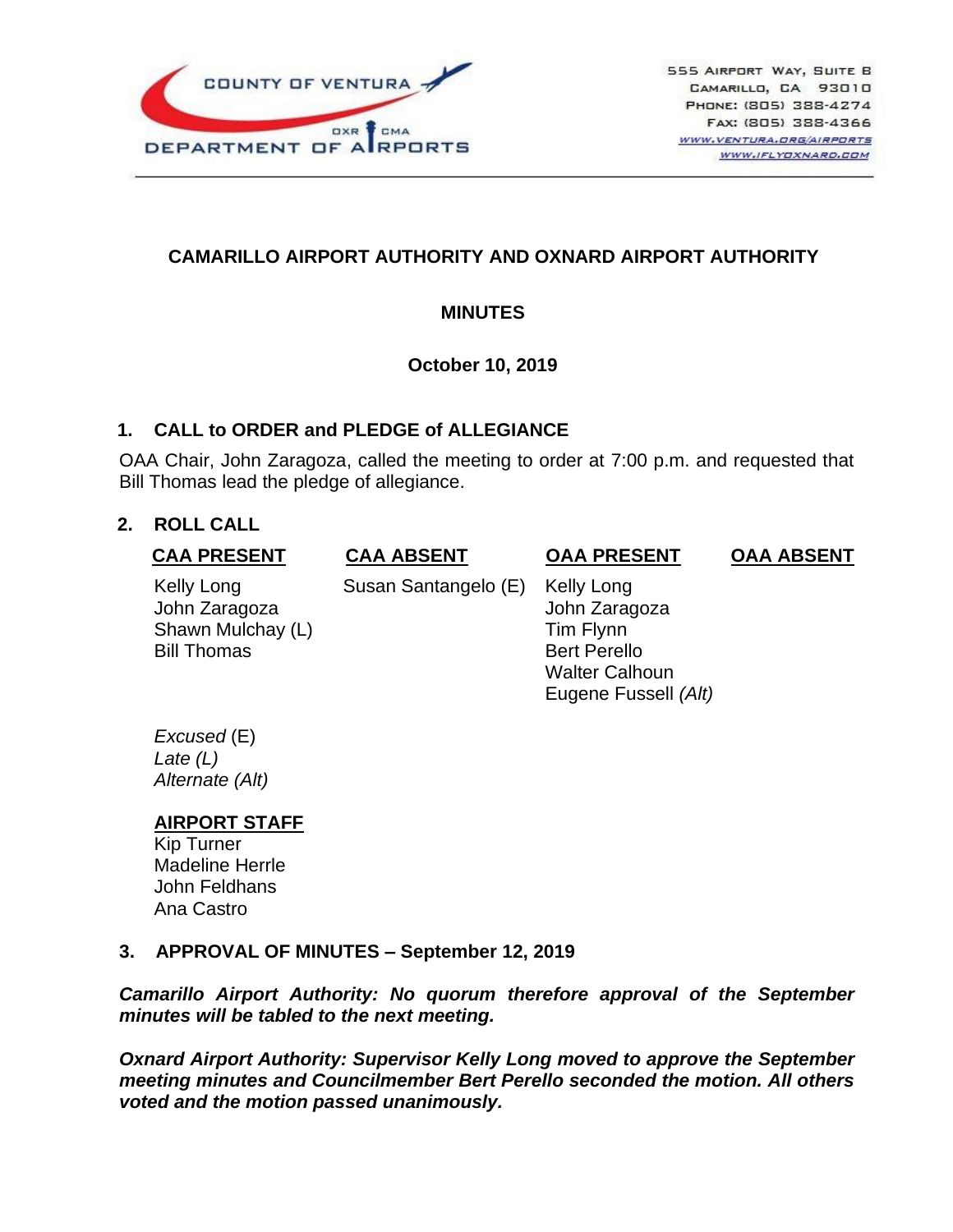**4. PUBLIC COMMENT -** Citizens wishing to speak to the Authorities on an airport related item must fill out a speaker card and submit it to the secretary. Comments will be limited to a maximum of **three** minutes per item.

*Speaker cards for issues NOT on the agenda must be submitted before the end of the public comment period.* 

*Speaker cards for issues listed on the agenda must be presented before the item is up for consideration. Speakers will be called when the item is presented.*

William Babb expressed concerns about a letter he received from the Department of Airports regarding the hangar leases.

### **5. UNFINISHED BUSINESS**

### **OXNARD AIRPORT AUTHORITY**

**A. Subject: Approval of, and Authorization for the Director of Airports, or His Designee, to Execute, the First Amendment to the License and Use Agreement with T-Mobile West, LLC, a Delaware Limited Liability Company, Successor in Interest to Pacific Bell Wireless, LLC, for a Cellular Tower at Oxnard Airport, to Provide for Additional Optional Extensions, Increase Rent, and Make Other Changes.**

#### **Recommendation:**

Staff requests that your Commission/Authority recommend that the Board of Supervisors:

Approve, and authorize the Director of Airports, or his designee, to execute, the First Amendment to the license and use agreement with T-Mobile West, LLC, (Attachment 1) for a cellular tower at Oxnard Airport, to provide for additional optional extensions, increase rent, and make other changes.

Director Kip Turner provided staff's report on this item and Lease Manager Madeline Herrle responded to a general question posed by Councilmember Bert Perello.

*Oxnard Airport Authority: Supervisor Kelly Long moved to approve staff's recommendation and Councilmember Bert Perello seconded the motion. All others voted in favor and the motion passed unanimously.*

### **6. NEW BUSINESS**

### **OXNARD AIRPORT AUTHORITY**

**A. Subject: Receive and File a Report Concerning the Status of the Proposal by the Oxnard School District to Construct Two Schools at the Intersection of Doris Avenue and Patterson Road; Receive and File the Report from Ventura Local Agency Formation Commission Concerning the**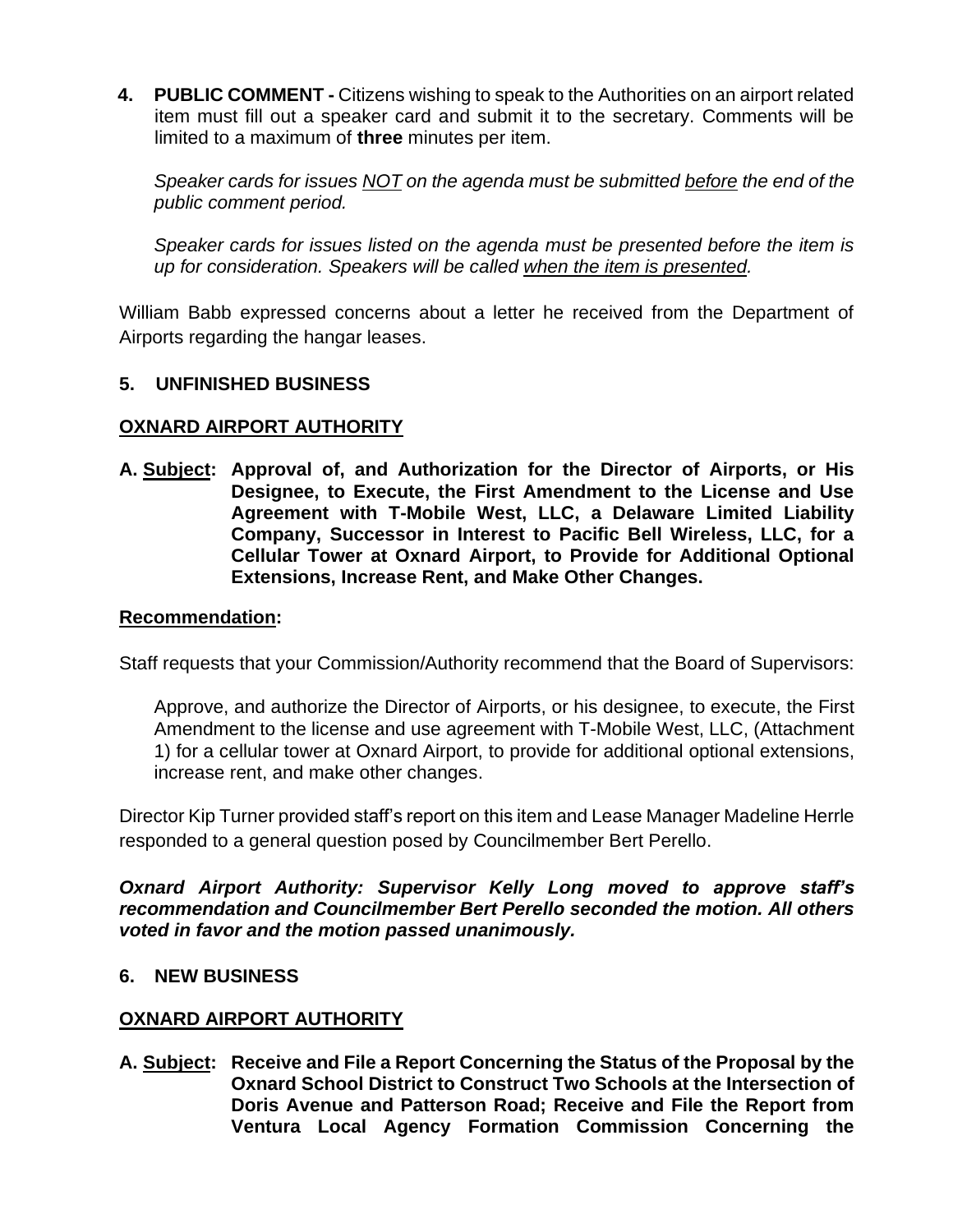**Annexation Process of the District's Proposed School Sites at the Intersections of Doris Avenue and Patterson Road; Approve and Authorize the Chairperson to Send a Letter, on Behalf of the Oxnard Airport Authority, to the City of Oxnard Objecting to the Annexation of the Oxnard School District's Property for the Purpose of Constructing the Schools.**

### **Recommendations:**

Staff requests that your Authority:

- 1. Receive and file staff's report concerning an update on Oxnard School District's (District) proposed school sites at the intersection of Doris Avenue and Patterson Road.
- 2. Receive and file the report from Ventura Local Agency Formation Commission (LAFCO) concerning the annexation process of the District's proposed school sites at the intersections of Doris Avenue and Patterson Road.
- 3. Approve and authorize the Chairperson to send a letter, to be prepared by the Director of Airports, to the City of Oxnard objecting to the annexation of the District's property for the purposes of constructing two schools at the intersection of Doris Avenue and Patterson Road.

Director Kip Turner introduced Kai Luoma, Executive Officer for the Ventura Local Agency Formation Commission. Mr. Luoma went over a PowerPoint presentation that detailed the LAFCo process. Mr. Luoma responded to numerous questions posed by Authority members. An extensive discussion took place regarding the proposed school sites and public safety concerns. Public Member Bill Thomas requested that an overlay of the traffic pattern zone be included as an attachment in the letter that is to be sent to the City of Oxnard. Supervisor Kelly Long requested that airport staff attempt to get an updated comment from Caltrans. The last letter on file from Caltrans regarding this project is from 2002.

### *Oxnard Airport Authority: Supervisor Kelly Long moved to approve staff's recommendations and Mayor Tim Flynn seconded the motion. All others voted in favor and the motion passed unanimously.*

## **7. DIRECTOR'S REPORT**

Director Kip Turner reported back to Authority members on multiple inquires made by Mark Sullivan at a previous Authority meeting. Mr. Turner shared that John Lewis passed away in a plane crash that occurred on October  $8<sup>th</sup>$  at Camarillo Airport. Mr. Turner also shared that there were aircraft incidents on September 23<sup>rd</sup>, September 25<sup>th</sup> and September 29<sup>th</sup> at Oxnard Airport however there were no injuries. He stated that County staff had a followup meeting with representatives from the hangar owners' association on September 26<sup>th</sup>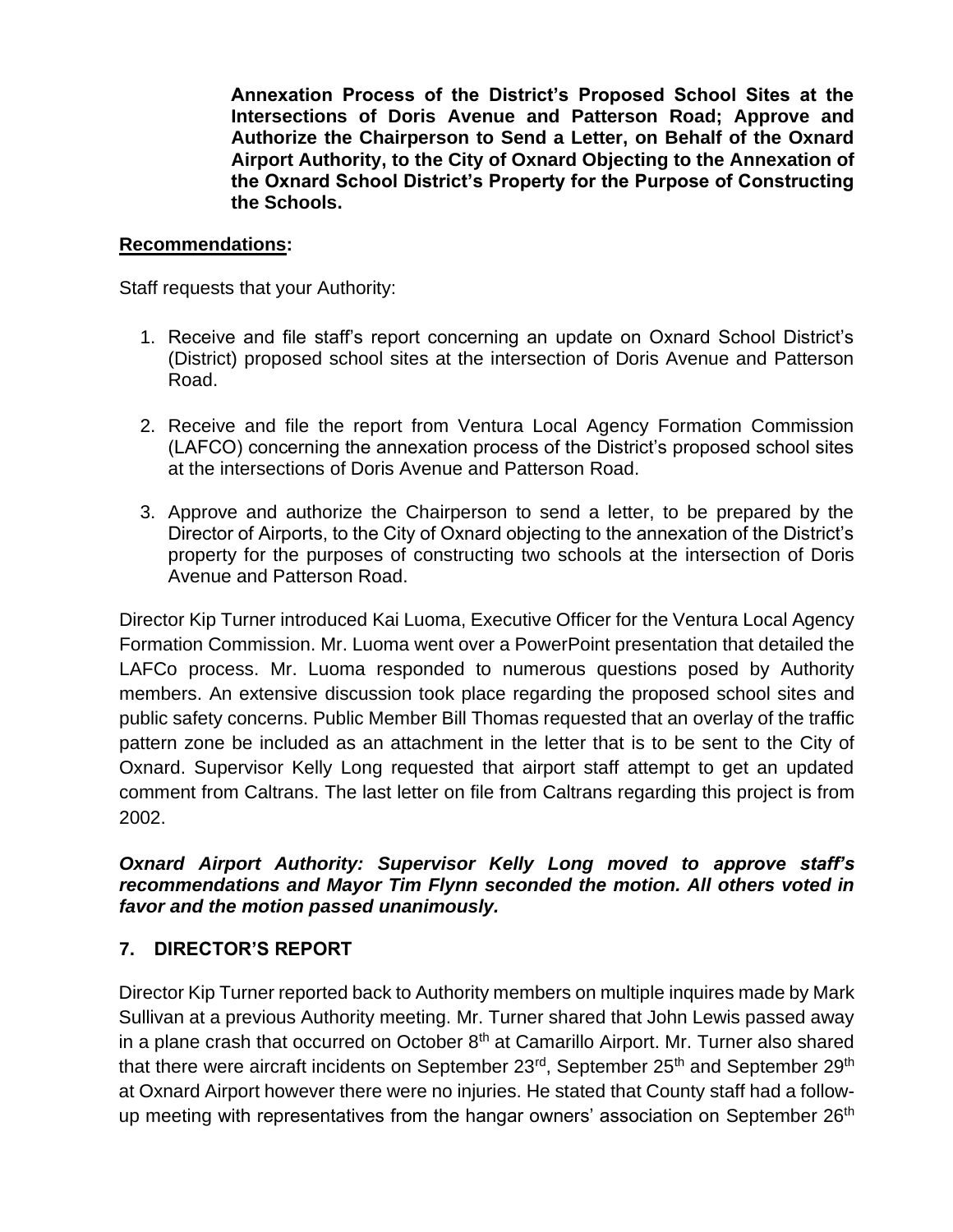to discuss the hangar leases. He also stated that a letter went out to tenants on October 3<sup>rd</sup> which provides an update on the status of the hangar leases. Mr. Turner shared that staff is preparing templates for the new leases which will go through the public process.

Director Turner provided a projects update. Regarding the Northeast Hangar Development at Camarillo Airport, staff is still working with the contractor to resolve unknown potential change orders. He also stated that the Oxnard runway design scope is being worked out with the Federal Aviation Administration (FAA) and the department's consultant. The Airport Layout Plan for Oxnard Airport is also moving forward. A draft of the plan was submitted to the FAA for review on October  $8<sup>th</sup>$ . Mr. Turner shared that he is still looking into updating the master plans for both Camarillo and Oxnard airports. He is working with the FAA to secure funding for the master plans and he anticipates seeing forward progress by January, 2020. The grant for the Taxiway H project at Camarillo Airport has been executed and a contract has been awarded to Maxwell Asphalt. It is anticipated that a Notice to Proceed will go out by the end of this month. Mr. Turner stated that the department is currently assessing the structural integrity of the County-owned hangars at both airports. Many hangars are in need of maintenance and repairs.

Director Turner shared that the Aviation Advisory Commission is updating their bylaws. Mr. Turner also shared that staff is still working on the discrepancies noted in the Part 139 inspection that occurred at Oxnard Airport. He provided a personnel update regarding the vacancies in the department's maintenance division. Job offers are currently being made to fill the four regular vacancies and one temporary vacancy. He shared that he is serving as a board member for the Oxnard Chamber of Commerce and the Camarillo Chamber of Commerce.

## **8. REPORTS**

Monthly Activity Report – August 2019 Monthly Noise Complaints – August 2019 Consultant Reports – August 2019 Airport Tenant Project Status – September 2019 Project Status – September 2019 Meeting Calendar

## *Reports were received and filed.*

## **9. CORRESPONDENCE**

Memorandum dated August 29, 2019 from Erin Powers to Distribution List re: Environmental Document Review – County Project

Letter dated September 11, 2019 from Erin Powers to Shannon Montano, California Department of Transportation re: State Matching Funds – Federal Aviation Administration Grant AIP 3-06-0339-037-2019 – Camarillo Airport